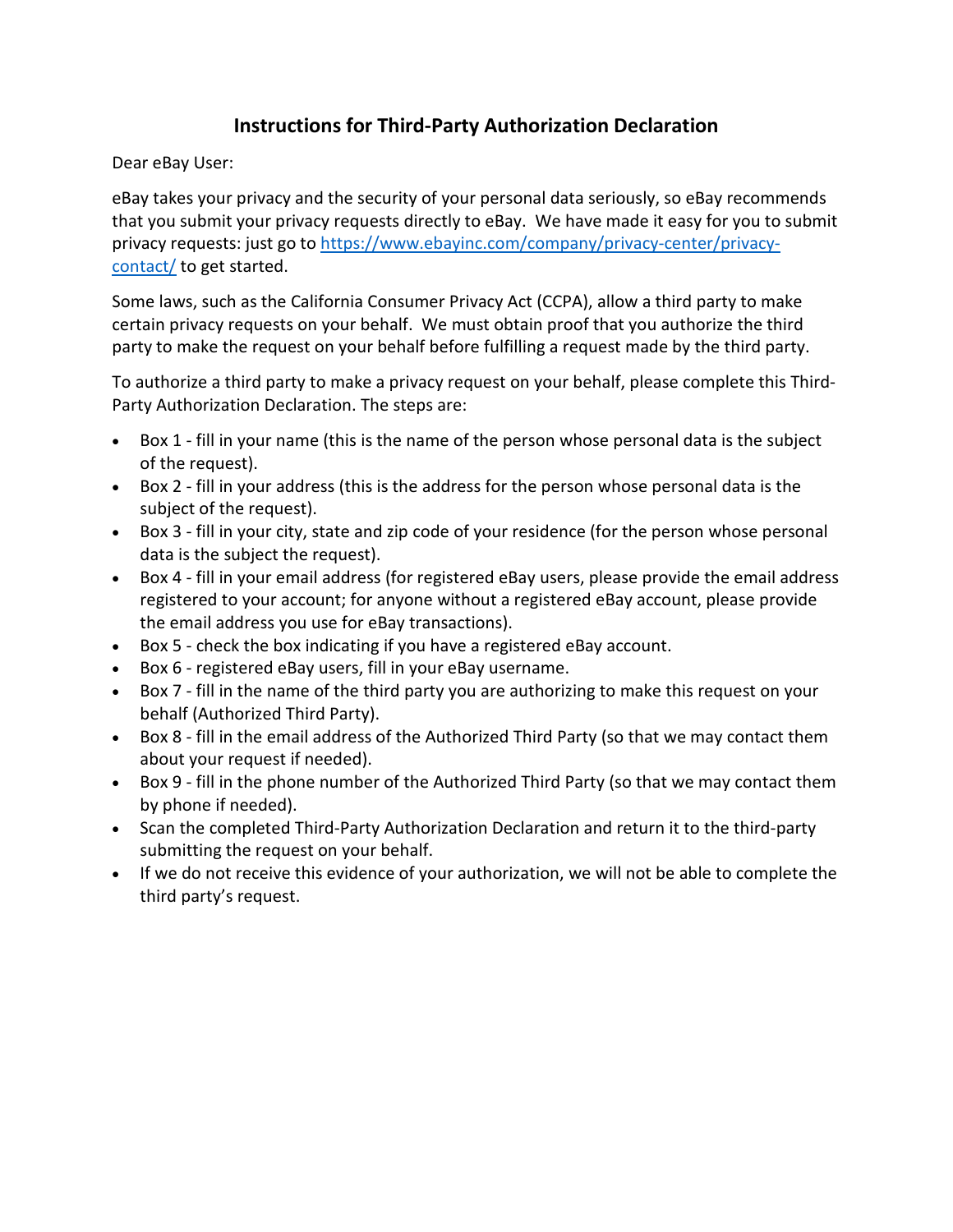## **Important Notes**

- The name, address, and email address you provide must match your eBay account registration details (if you are a registered eBay user), or the information you provided for transactions on eBay (if you are not a registered eBay user). If we cannot match the information you provide with the information in our system, we will be unable to process your request.
- For access requests, any report containing personal data will be sent by email to the email address registered to your eBay account (for registered eBay users), or to the email address you used for eBay transactions (for non-registered eBay users). The files you receive will be password protected, with the password provided separately, for your security and protection.
- **United States residents with registered eBay accounts**: If you wish to authorize a third party to make an access request (i.e. a request for a copy of your personal data) or deletion request on your behalf, **you must work with the third party to submit the request to eBay through your eBay account**.